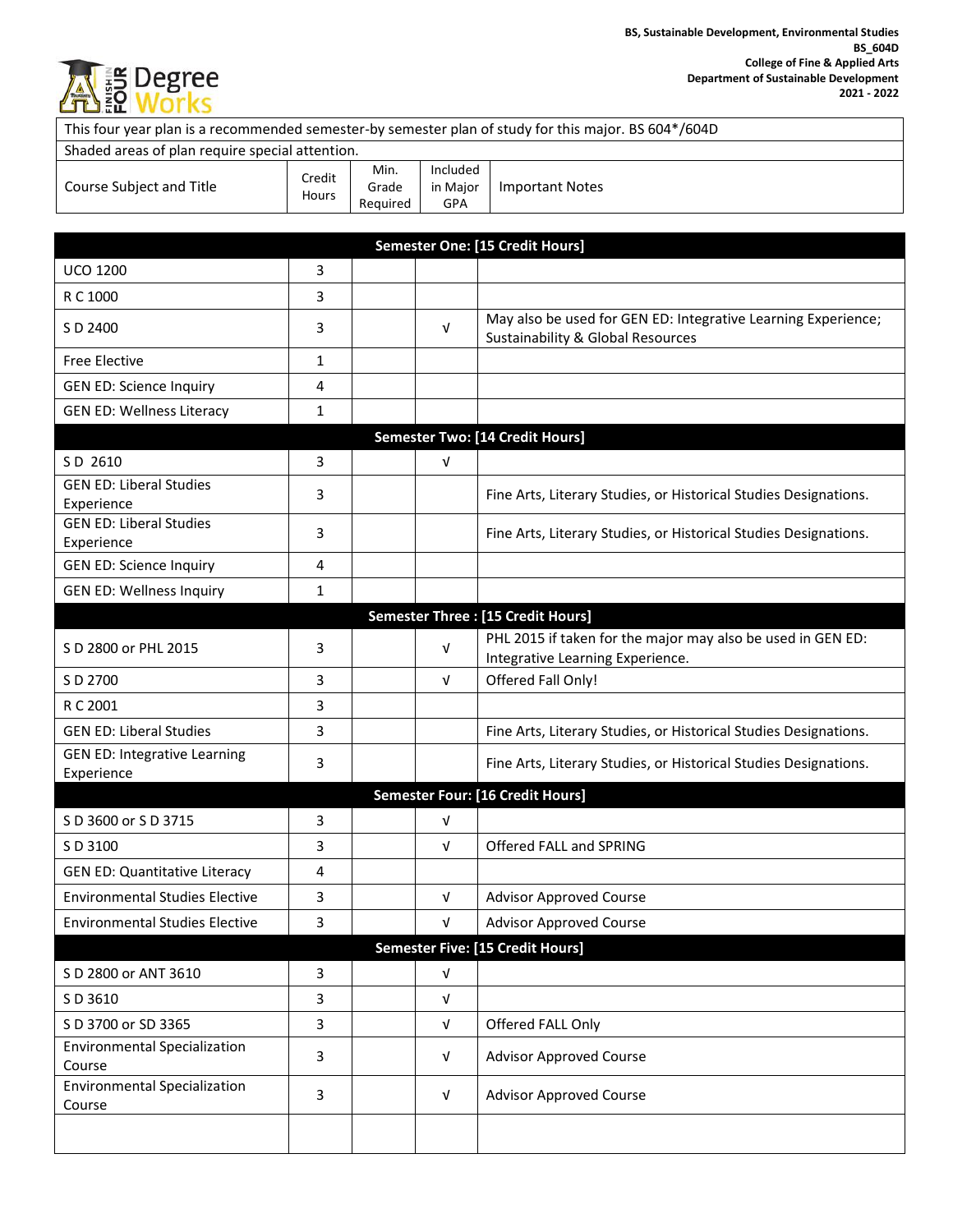

| This four year plan is a recommended semester-by semester plan of study for this major. BS 604*/604D |                 |                           |                             |                                                                                                |  |
|------------------------------------------------------------------------------------------------------|-----------------|---------------------------|-----------------------------|------------------------------------------------------------------------------------------------|--|
| Shaded areas of plan require special attention.                                                      |                 |                           |                             |                                                                                                |  |
| Course Subject and Title                                                                             | Credit<br>Hours | Min.<br>Grade<br>Required | Included<br>in Major<br>GPA | <b>Important Notes</b>                                                                         |  |
|                                                                                                      |                 |                           |                             |                                                                                                |  |
| <b>Semester Six: [15 Credit Hours]</b>                                                               |                 |                           |                             |                                                                                                |  |
| S D 4300 or P S 4670                                                                                 | 3               |                           | $\sqrt{ }$                  | SPRING ONLY                                                                                    |  |
| <b>Environmental Specialization</b><br>Course                                                        | 3               |                           | v                           | <b>Advisor Approved Course</b>                                                                 |  |
| <b>Environmental Studies Elective</b>                                                                | 3               |                           | $\sqrt{ }$                  | <b>Advisor Approved Course</b>                                                                 |  |
| S D 3800                                                                                             | 3               |                           | $\sqrt{ }$                  | Writing in the Discipline (WID)                                                                |  |
| <b>GEN ED: Liberal Studies</b><br>Experience                                                         | 3               |                           |                             | Fine Arts, Literary Studies, or Historical Studies Designations.                               |  |
| Semester Seven: [15 Credit Hours]                                                                    |                 |                           |                             |                                                                                                |  |
| S D 3750* or ANT 4610 or<br><b>TEC 2601</b>                                                          | 3               |                           | $\sqrt{ }$                  | *FALL ONLY. TEC 2601 if taken for the major may count in GEN<br>ED: Liberal Studies Experience |  |
| S D 4550 or Free Elective                                                                            | 3               |                           | $\sqrt{ }$                  | CAP, Offered FALL and SPRING                                                                   |  |
| <b>Environmental Studies Elective</b>                                                                | 3               |                           | $\sqrt{ }$                  | <b>Advisor Approved Course</b>                                                                 |  |
| <b>Environmental Specialization</b><br>Course                                                        | 3               |                           | $\sqrt{ }$                  | <b>Advisor Approved Course</b>                                                                 |  |
| <b>Environmental Specialization</b><br>Course                                                        | 3               |                           | $\sqrt{ }$                  | <b>Advisor Approved Course</b>                                                                 |  |
| <b>Semester Eight: [15 Credit Hours]</b>                                                             |                 |                           |                             |                                                                                                |  |
| S D 4550 or Free Elective                                                                            | 3               |                           | $\vee$                      | CAP, Offered FALL and SPRING                                                                   |  |
| <b>Environmental Studies Elective</b>                                                                | 3               |                           | $\vee$                      | <b>Advisor Approved Course</b>                                                                 |  |
| <b>Free Elective</b>                                                                                 | 3               |                           | $\vee$                      | <b>Advisor Approved Course</b>                                                                 |  |
| <b>Free Elective</b>                                                                                 | 3               |                           |                             |                                                                                                |  |
| <b>Free Elective</b>                                                                                 | 3               |                           |                             |                                                                                                |  |

*\* Note: Students who plan to take upper-level science classes for their Environmental Studies Electives or Focus area should plan carefully for prerequisites (i.e. take prerequisite courses as early as possible).*

| <b>General Requirements Summary</b> |       |                       |           |             |
|-------------------------------------|-------|-----------------------|-----------|-------------|
| Minimum<br>Gen Ed.                  |       | <b>Minimum</b>        |           |             |
| <b>Total Hours</b>                  | Hours | Writing               | Major GPA | Overall GPA |
| 120                                 | 44    | R C 1000 and R C 2001 | 2.0       | 2.0         |

| <b>General Education Program Model - 44 Semester Hours Total</b> |       |                                                                                 |  |
|------------------------------------------------------------------|-------|---------------------------------------------------------------------------------|--|
| Program Categories                                               | Hours | Important Notes – Be sure to check for Gen Ed courses required in<br>your major |  |
| First Year Seminar                                               |       | Can be taken first or second semester of freshman year                          |  |
| Wellness Literacy                                                |       |                                                                                 |  |
| Quantitative Literacy                                            |       |                                                                                 |  |